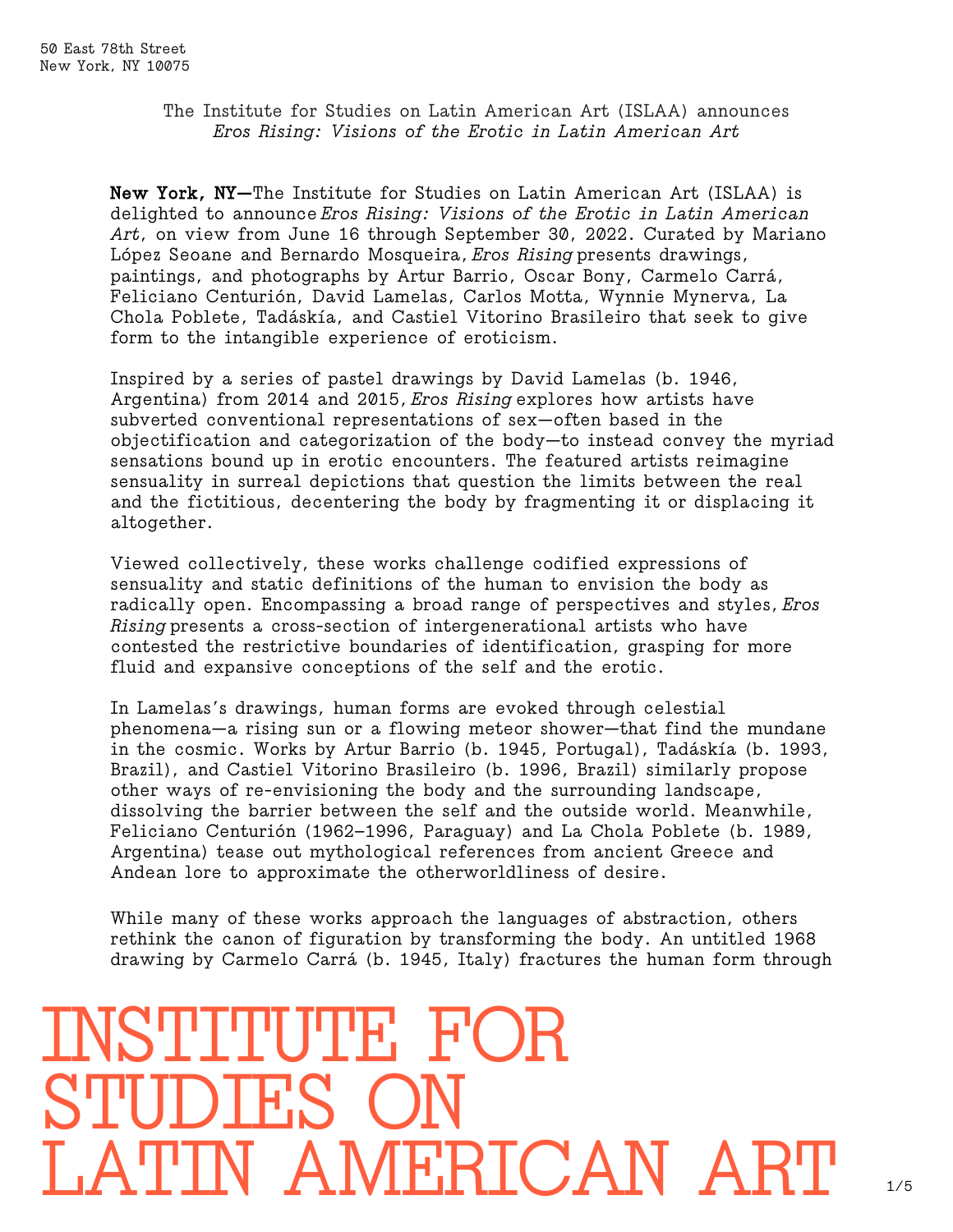the broken outline, while the large watercolor *Formas de alargar un pene* (2021) by Wynnie Mynerva (b. 1993, Peru) elongates and warps the phallus. The body becomes grotesque in a small ink drawing by Carlos Motta (b. 1978, Colombia), from his series *We The Enemy* (2019), which reflects on the designation of certain sexual identities as "deviant" or "perverse" in Christian traditions. Two photographs by Oscar Bony (1941–2002, Argentina), which were censored for their erotic content when they were first displayed in Argentina in 1976, similarly depict the body in segments, zooming in on two bright red, intertwining tongues.

*Eros Rising: Visions of the Erotic in Latin American Art* will be accompanied by a booklet featuring an essay by the exhibition's curators, Mariano López Seoane and Bernardo Mosqueira. Physical copies will be distributed free of charge at ISLAA, and a digital version will be made available to download at [islaa.org](https://www.islaa.org/) in June.

*Eros Rising: Visions of the Erotic in Latin American Art* will open with a reception on Thursday, June 16 from 5 to 8 PM. Capacity will be limited, and guests are asked to sign up in advance using [this online form.](https://docs.google.com/forms/d/e/1FAIpQLSfGS_dwAOe_CljhE0wNZL37QhYkwVmMBZF87Q3mdNXk49XWDw/viewform?usp=send_form)

#### # # #

*ISLAA is open from 2 to 5 PM on Tuesday and from 2 to 7 PM from Wednesday to Friday. Guests must wear masks while on-site. Although walkins are allowed, visitors are encouraged to book appointments in advance.*

For press inquiries, email Olivia Casa, exhibition and curatorial manager, at olivia.casa@islaa.org.

## ISLAA EXHIBITION TALKS

In conjunction with the exhibition, ISLAA will present a live online roundtable conversation with artists in the exhibition, moderated by the curators, in September 2022. As a complement to this public program, ISLAA will also publish prerecorded lectures by scholars that reflect on the exhibition's historical context and resonances. Additional details will be added to ISLAA's website in the coming weeks.

## ABOUT ISLAA'S EXHIBITIONS PROGRAM

Inaugurated in 2019, ISLAA's exhibitions program presents curatorial projects that expand existing narratives of modern and contemporary art by focusing on specific figures, movements, and topics in Latin American art. Curators are invited to draw from ISLAA's library, archive, and collection to develop original research and produce new exhibitions for presentation at ISLAA's New York City space. The program seeks to foster new approaches within the curatorial field and to offer scholars and arts professionals the opportunity to realize exceptional exhibitions that promote the visibility and study of Latin American art.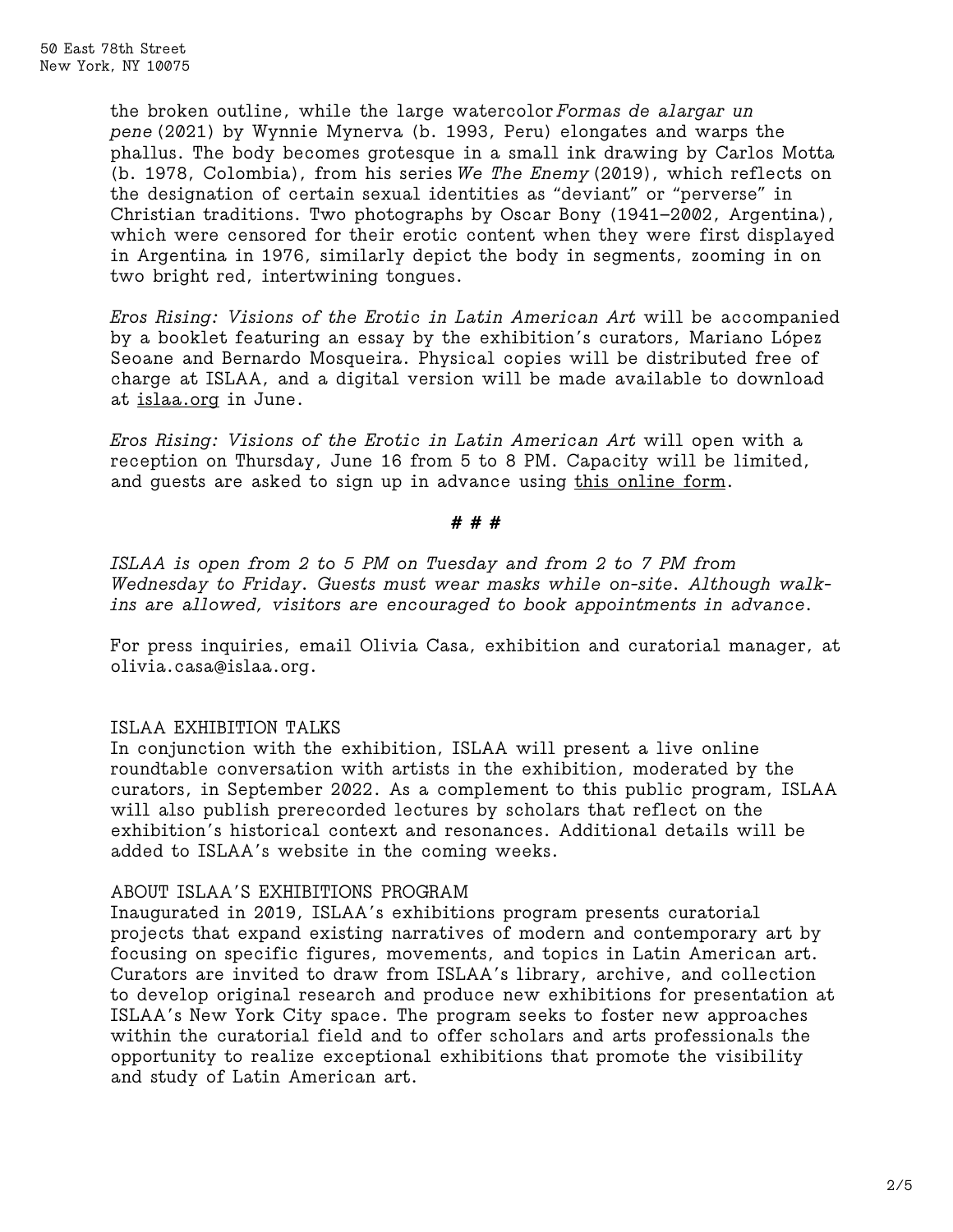#### ABOUT THE CURATORS

Mariano López Seoane is a writer, researcher, and curator based in Buenos Aires and New York. He is currently the director of the Graduate Program on Gender and Sexuality at Universidad Nacional de Tres de Febrero in Argentina. He also teaches Latin American literature, cultural studies, and queer studies in the Department of Comparative Literature at New York University. López Seoane has curated and coordinated public programs for the Museo de Arte Latinoamericano de Buenos Aires, the Museo Nacional de Bellas Artes, the Buenos Aires International Book Fair, and Art Basel Cities. He has written extensively on contemporary Latin American literature and arts, focusing on the cultures of sexual and gender dissidents in the Americas, Latin American instances of queer studies and queer activism, and figurations of drug culture and drug-related violence in Latin American narrative, film, and visual arts. His publications include the volume of essays *Donde está el peligro. Estéticas de la disidencia sexual* (2022) and the novel *El regalo de Virgo* (2017).

Bernardo Mosqueira is a curator and writer based in New York and Rio de Janeiro. He is the ISLAA Curatorial Fellow at the New Museum. He is also the founder and artistic director of Solar dos Abacaxis, an institution for experimentation in art, education, and social transformation in Rio de Janeiro, and since 2011 he has directed Premio FOCO ArtRio, a national award for emerging artists. Mosqueira previously organized the performance festival Venus Terra and worked as a curator at Galeria de Arte Ibeu. Mosqueira has been curating exhibitions, editing books, teaching, and contributing texts to art publications since 2010; was awarded the Premio Lorenzo Bonaldi in 2017; and cofounded Fundo Colaborativo, the first emergency fund for artists in Brazil, in 2020. His recent exhibitions include *Miriam Inez da Silva* at the Museu da República, Brasília (2021); *Castiel Vitorino Brasileiro: Eclipse* at the Hessel Museum of Art in Annandale-on-Hudson, NY (2021); and *Daniel Lie: Unnamed Entities* at the New Museum, New York (2022).

## ABOUT THE ARTISTS

Artur Barrio (b. 1945, Portugal) is a Luso-Brazilian artist whose wide-ranging conceptual work in photography, film, performance, and installation embraces ephemerality and political critique. A pivotal figure of action art and conceptualism in Brazil, he has often employed participatory strategies and nontraditional materials to merge art and everyday life. Foundational pieces such as *Situações* (Situations, 1970) and *Livro de Carne* (Book of Meat, 1978) conveyed a distrust in the value of the art object and pointed explicitly to the violence and oppression sanctioned by Brazil's decades-long military dictatorship. Barrio's work has been the subject of many exhibitions, including the 2018 retrospective *Artur Barrio: Experiencias y situaciones* at the Museo Nacional Centro de Arte Reina Sofía, Madrid.

Oscar Bony (1941–2002, Argentina) was an Argentine artist whose work ranged from painting to film, and who achieved renown as a photographer later in life. His early conceptual works included *60 metros cuadrados y su información* (60 Square Meters and Its Information, 1967) and *La Familia Obrera* (The Working Family, 1968), for which he installed three family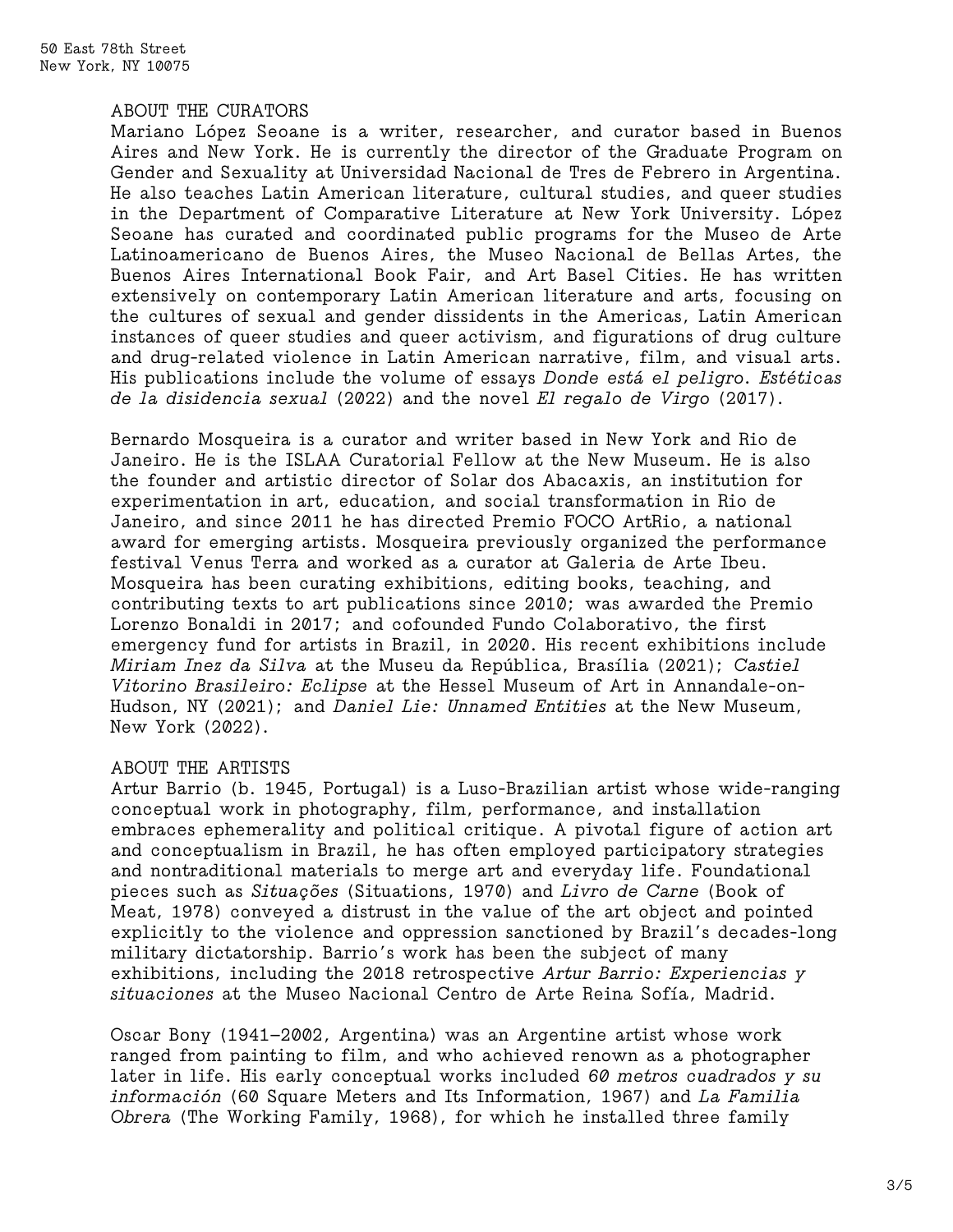members on a platform at Buenos Aires's Instituto Di Tella, testing the limits of what could be considered art. His later photographs explored taboo subjects such as sexuality and violence, and embraced experimental techniques. His work was presented in the solo exhibition *Oscar Bony: El mago* at the Museo de Arte Latinoamericano de Buenos Aires in 2008.

Carmelo Carrá (b. 1945, Italy) is an Italian-born Argentine artist whose vibrant, pulsating paintings meld surreal imagery with a Pop sensibility. Making use of a saturated color palette, thick outlines, and optical effects, his work has drawn from the realms of dreams and popular culture, encompassing psychedelic and figurative styles. Carrá's work has been shown at Galería Central de Arte in Chile, among other institutions, and belongs to the collections of the Museo Nacional de Bellas Artes in Buenos Aires, the Museo de Arte Moderno de Buenos Aires, and the Bibliothèque nationale de France in Paris.

Feliciano Centurión (1962–1996, Paraguay) was born in San Ignacio de las Misiones, Paraguay, in 1962 and settled in Argentina in 1974. Celebrated for his introspective work, he is best known for his embroidered and painted textiles that engaged with folk art and queer aesthetics, produced using repurposed cloth and often embellished with diaristic phrases. Centurión was part of the group of artists associated with the gallery of the Cultural Center Ricardo Rojas at the University of Buenos Aires in the 1990s and represented Paraguay in the fifth Havana Biennial in 1994. His first retrospective in the United States, *Feliciano Centurión: Abrigo*, was presented at Americas Society in New York in 2020.

David Lamelas (b. 1946, Argentina) is a key figure in the history of conceptual art and experimental film. Comprising film, video, performance, photography, sculpture, installation, and drawing, his complex practice excavates the viewer's perception and critically assesses the mechanisms of cultural production. Central to Lamelas's oeuvre is the notion of time and what people make of it. His work has been the subject of several solo exhibitions, including *David Lamelas, Extranjero, Foreigner, Étranger, Ausländer* at the Museo Tamayo, Mexico City, and the Museo de Arte Latinoamericano de Buenos Aires (2006), and *Time as Activity: David Lamelas* at the Hunter College Art Galleries, New York (2021).

Carlos Motta (b. 1978, Colombia) documents the social conditions and political struggles of sexual, gender, and ethnic minority communities in his multidisciplinary art practice, challenging normative discourses through acts of self-representation. As a historian of untold narratives, Motta is committed to in-depth research into postcolonial subjects and societies. His work encompasses video, installation, sculpture, drawing, web-based projects, performance, and symposia, and has been the subject of solo exhibitions at the New Museum, New York (2012); the Röda Sten Konsthall, Gothenburg (2015); and the Museo de Arte Moderno de Medellín (2017).

Wynnie Mynerva (b. 1993, Peru) lives and works in Lima. Taking the form of sumptuous paintings of abstracted figures, their work centers around gender